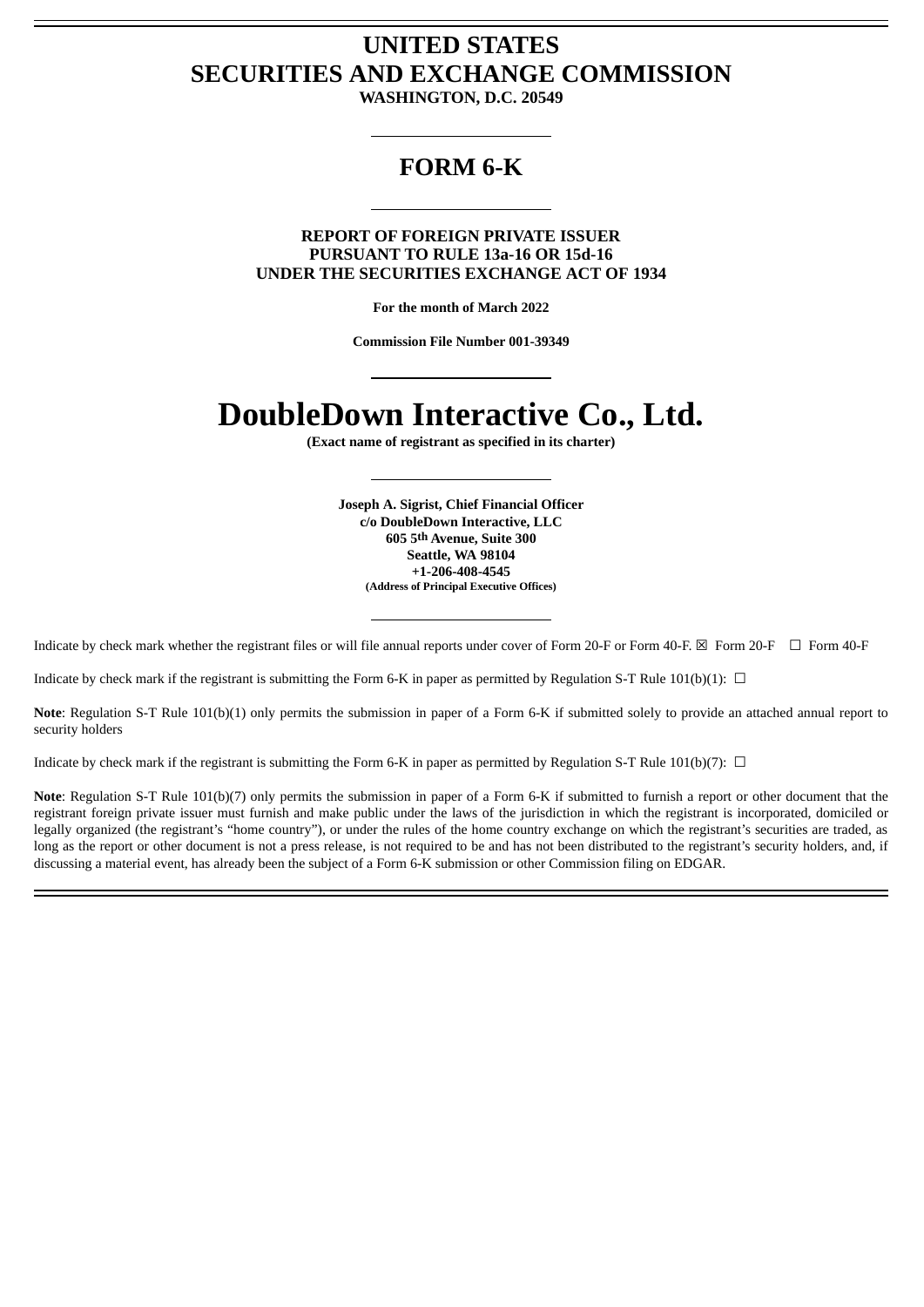#### **INFORMATION CONTAINED IN THIS FORM 6-K REPORT**

#### **Results of the 14th Annual General Meeting of Shareholders**

On March 30, 2022, DoubleDown Interactive Co., Ltd. (the "Company") held its 14th Annual General Meeting of Shareholders for the fiscal year 2021. At the meeting, all of the following agenda items were conducted, approved, and ratified as originally proposed:

#### **Agenda**

- 1. Presentation and discussion of the following reports: financial statements and consolidated financial statements, audit report, business report, and report on the operating status of the internal accounting management system.
- 2. Approval of the remuneration limit for independent directors and executive officers of the Company:
	- Result: approved as originally proposed.
- 3. Ratification of the appointment of Ernst & Young LLP as the independent registered public accounting firm of the Company for the fiscal years ending December 31, 2022, 2023 and 2024:
	- Result: approved and ratified as originally proposed.

#### **Summary of Certain Approved Agenda Details**

- 1. Presentation and discussion of certain reports:
	- Highlight of the business report:
		- The Company is a leading developer and publisher of digital games on mobile and web-based platforms. The Company is the creator of multi-format interactive entertainment experiences for casual players. The Company's flagship game, *DoubleDown Casino*, has been in the top 25 grossing mobile games annually on Apple App Store (iPhone) since 2015, according to *App Annie*. The Company has been an early pioneer in the social casino gaming segment of casual gaming and were among the initial publishers to launch a social casino game on the Facebook platform in 2010 with the release of *DoubleDown Casino*. As the market has shifted materially to mobile platforms in recent years, the Company has also embraced new distribution channels for its games, which have significantly expanded the Company's overall reach and market opportunity. The Company's games attract players of social casino and casual games, and have been installed over 115 million times to date. During 2021, an average of 2.4 million players played the Company's games each month. The Company's market opportunity includes casual gaming globally, which includes slots, puzzle, card, match three and other similar games. *Sensor Tower* estimated that the global market for mobile casual games was \$22.4 billion in 2021, an increase of approximately 13% from 2020. Within the social casino segment of casual gaming, which includes free-to-play online slots, poker, table games, and bingo, *DoubleDown Casino* was ranked third among the top game titles by revenue during 2021, according to *Eilers & Krejcik*. The global social casino market was \$7.6 billion in 2021, and is estimated to grow at 2.7% over the next four years to reach \$8.5 billion by 2025, according to *Eilers & Krejcik*. As one of the leading players in social casino today, the Company believes it is well-positioned to combine its social casino expertise with additional game elements to deliver entertaining playing experiences for our players.
	- Key items of the approved financial statements for fiscal year 2021:
		- Consolidated financial statements for fiscal year 2021(1)

| (In millions of Korean Won, except per share amount) |           |
|------------------------------------------------------|-----------|
| Total assets                                         | 1,160,471 |
| Total liabilities                                    | 122,118   |
| Total shareholders' equity $(2)$                     | 1,038,353 |
| Total operating revenue                              | 415.658   |
| Profit before tax from continuing operations         | 116,482   |
| Profit for the year                                  | 91,662    |
| Basic earnings per share (Won)                       | 39,810    |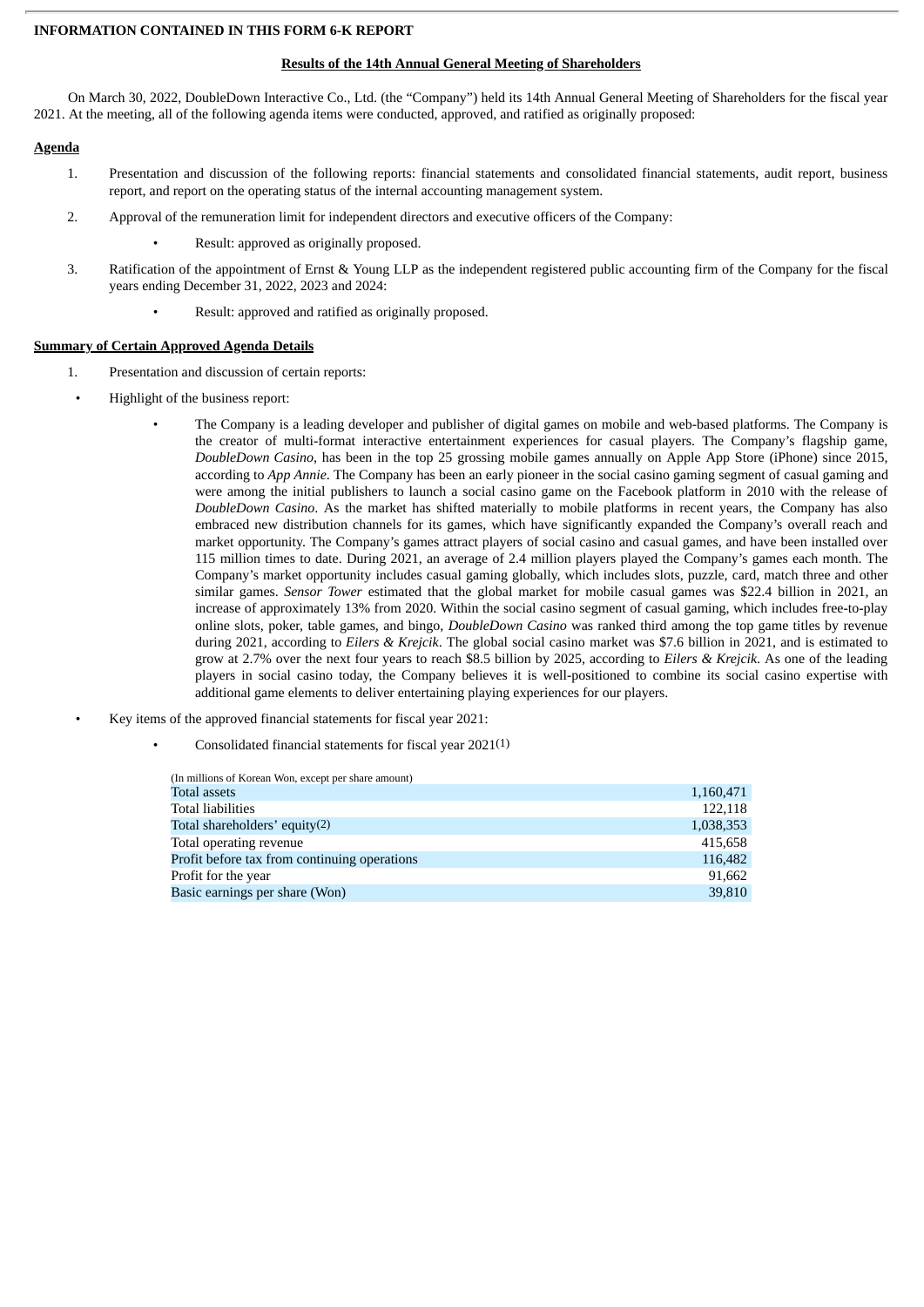- Note: (1) Based on the International Financial Reporting Standards as adopted by the Republic of Korea. Such financial statements are not related to our audited consolidated financial statements and financial results prepared in accordance with the U.S. GAAP.
	- (2) Represents total equity, including shareholders of the parent entity and equity attributable to non-controlling interests.
		- Separate financial statements for fiscal year 2021(1)

| (In millions of Korean Won, except per share amount) |           |
|------------------------------------------------------|-----------|
| Total assets                                         | 1,102,413 |
| Total liabilities                                    | 63,804    |
| Total equity                                         | 1,038,609 |
| Total operating revenue                              | 25,717    |
| Profit before tax from continuing operations         | 89,715    |
| Profit for the year                                  | 91,744    |
| Basic earnings per share (Won)                       | 39,846    |

- Note: (1) Based on the International Financial Reporting Standards as adopted by the Republic of Korea. Such financial statements are not related to our audited consolidated financial statements and financial results prepared in accordance with the U.S. GAAP.
	- 2. Approval of the remuneration limit for independent directors and executive officers of the Company:

#### **Director Remuneration Limit** KRW 5 billion

#### **Forward-Looking Statements**

Certain statements in this report are forward-looking statements for purposes of the safe harbor provisions under the U.S. Private Securities Litigation Reform Act of 1995. Forward-looking statements may include estimates or expectations about the Company's possible or assumed operational results, financial condition, business strategies and plans, market opportunities, competitive position, industry environment, and potential growth opportunities. In some cases, forward-looking statements can be identified by terms such as "may," "will," "should," "design," "target," "aim," "hope," "expect," "could," "intend," "plan," "anticipate," "estimate," "believe," "continue," "predict," "project," "potential," "goal," or other words that convey the uncertainty of future events or outcomes. These statements relate to future events or to the Company's future financial performance, and involve known and unknown risks, uncertainties and other factors that may cause the Company's actual results, levels of activity, performance, or achievements to be materially different from any future results, levels of activity, performance or achievements expressed or implied by these forward-looking statements. You should not place undue reliance on forward-looking statements since they involve known and unknown risks, uncertainties and other factors which are, in some cases, beyond the Company's control and which could, and likely will, materially affect actual results, levels of activity, performance or achievements. Any forward-looking statement reflects the Company's current views with respect to future events and is subject to these and other risks, uncertainties and assumptions relating to the Company's operations, results of operations, growth strategy and liquidity. The Company assumes no obligation to publicly update or revise these forward-looking statements for any reason, or to update the reasons actual results could differ materially from those anticipated in these forward-looking statements, even if new information becomes available in the future.